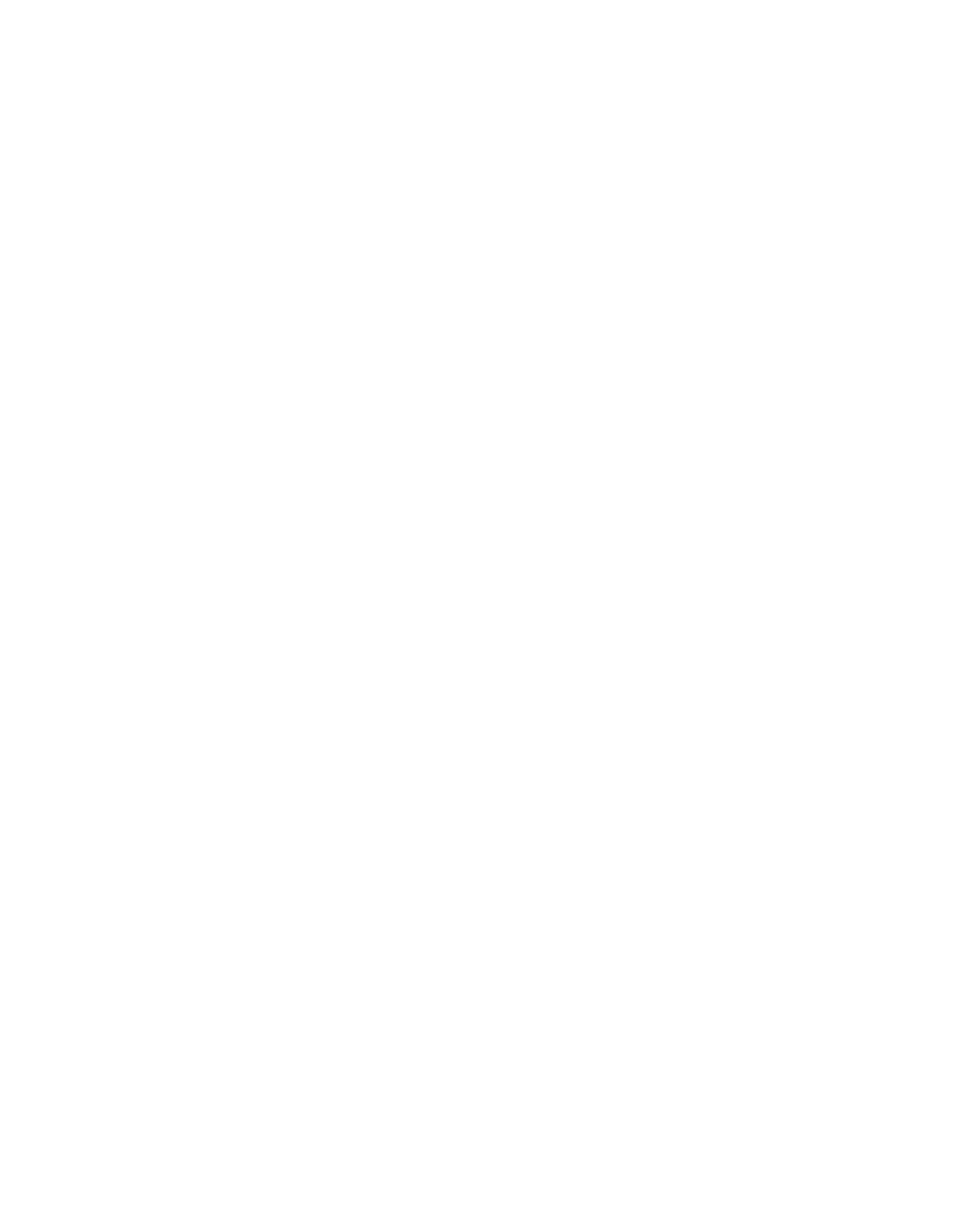#### **About SilverScript**

SilverScript Employer PDP sponsored by the Group Insurance Commission (GIC) is a Medicare-approved Part D prescription drug plan with additional coverage provided by the GIC to expand the Part D benefits. "Employer PDP" means that the plan is an employer-provided prescription drug plan. The plan is offered by SilverScript<sup>®</sup> Insurance Company, which is affiliated with CVS Caremark<sup>®</sup>, the GIC's pharmacy benefit manager.

**You are automatically enrolled in SilverScript coverage when you enroll in one of GIC's Medicare products. Do not enroll in any other Part D (prescription drug) plan. Doing so will immediately terminate your GIC health and prescription drug coverage.**

#### **Plan Costs**

This section includes information about your monthly premium, annual deductible (if any), and cost-sharing amounts during the Initial Coverage Stage for SilverScript. Although most members do not reach the Coverage Gap Stage (Stage 3) or the Catastrophic Coverage Stage (Stage 4) during the plan year, a summary of your costs in those stages is also included.

#### **Monthly Premium**

There is no separate prescription drug premium. This benefit is provided as part of your GIC health plan coverage.

Please note: If your modified adjusted gross income is above a certain amount, you may pay a Part D income-related monthly adjustment amount (Part D IRMAA). Medicare uses the modified adjusted gross income reported on your IRS tax return from 2 years ago (the most recent tax return information provided to Social Security by the IRS).

If Social Security notifies you about paying a higher amount for your Part D coverage, you're required by law to pay the Part D-Income Related Monthly Adjustment Amount (Part D IRMAA). **You pay your Part D IRMAA directly to Medicare, not to your plan or employer.**

You're required to pay the Part D IRMAA, even if your employer or a third party (like a teacher's union or a retirement system) pays for your Part D plan premiums. If you don't pay the Part D IRMAA and get disenrolled, you may also lose your retirement coverage and you may not be able to get it back.

For more information about Part D premiums based on income, call Medicare at 1-800-MEDICARE (1-800-633-4227).

#### **Medicare Part D Drug Payment Stages**

All Medicare Part D prescription drug plans have drug payment stages where drug costs may vary. You move through each stage based on the amount either you or the plan spend on prescription drugs. See the following section for information on the Medicare Part D drug payment stages. The Part D Explanation of Benefits (EOB) and other plan materials include additional information on the four drug payment stages.

#### **Stage 1: Deductible Stage**

Because you have no deductible, this payment stage does not apply to you.

#### **Stage 2: Initial Coverage Stage Cost Sharing**

During the Initial Coverage Stage, you pay a portion of your drug costs, and the plan pays its portion. The following tables show what you pay until your total yearly drug costs reach \$4,430. Total yearly drug costs are the total drug costs paid by both you and SilverScript. You may get your drugs at network retail pharmacies or through the mail-order pharmacy.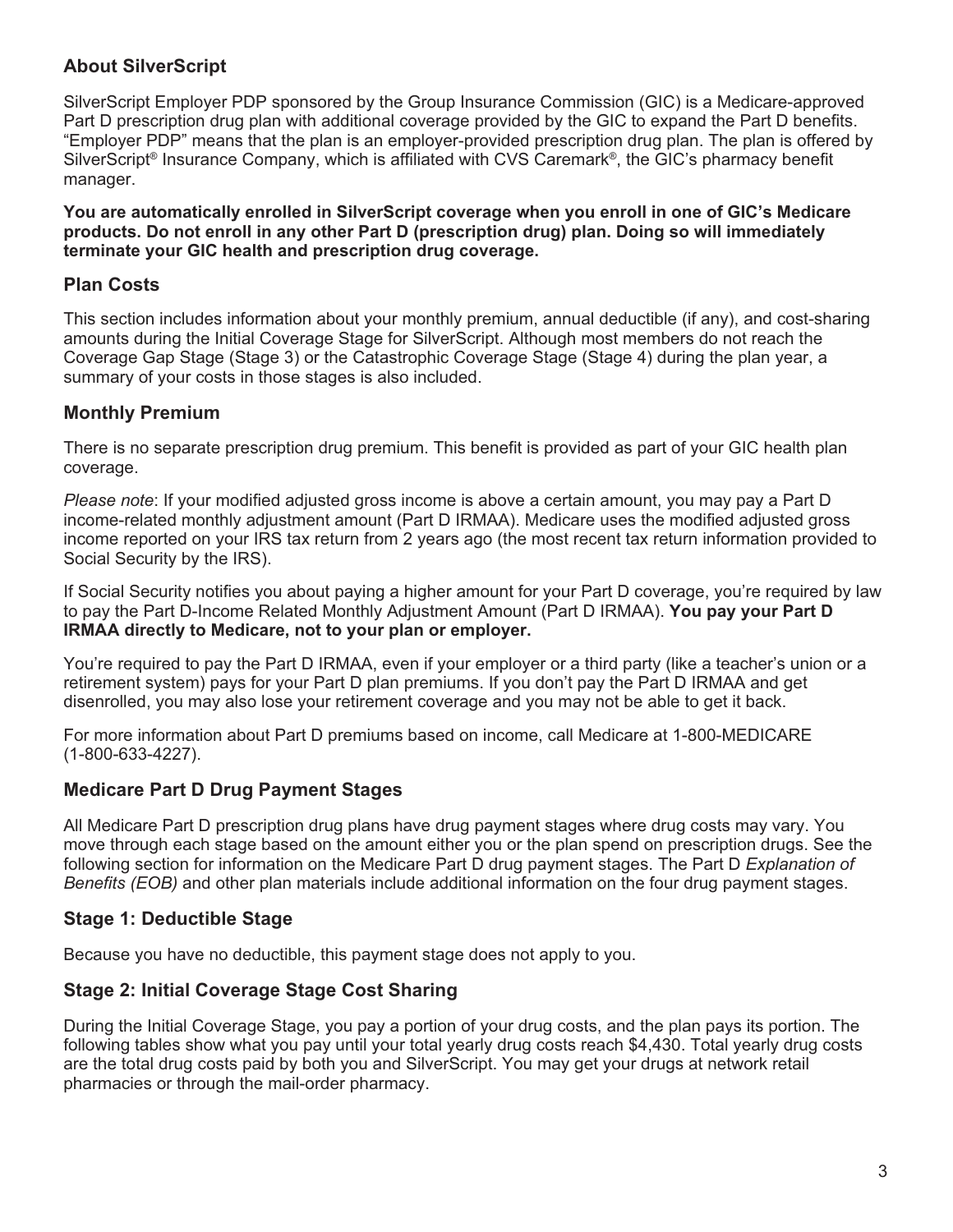| 2022 SilverScript Summary of Prescription Drug Benefits for<br><b>The Group Insurance Commission</b>                    |                                                                                                             |                                                                                                                          |                                                                    |  |
|-------------------------------------------------------------------------------------------------------------------------|-------------------------------------------------------------------------------------------------------------|--------------------------------------------------------------------------------------------------------------------------|--------------------------------------------------------------------|--|
| <b>Monthly Premium</b>                                                                                                  |                                                                                                             | There is no separate prescription drug premium.<br>This benefit is provided as part of your GIC health<br>plan coverage. |                                                                    |  |
| <b>Deductible</b>                                                                                                       |                                                                                                             | This plan does not have a deductible.                                                                                    |                                                                    |  |
| Your share of the cost when you get a 30-day supply of a covered Part D prescription drug:                              |                                                                                                             |                                                                                                                          |                                                                    |  |
|                                                                                                                         | <b>Network</b><br><b>Retail Pharmacy</b><br>(Up to a 30-day supply<br>available at any<br>network pharmacy) | <b>Mail-Order</b><br><b>Pharmacy</b><br>(Up to a 30-day supply)                                                          | <b>Long-Term Care</b><br>(LTC) Pharmacy<br>(Up to a 31-day supply) |  |
| Tier 1:<br><b>Generic</b>                                                                                               | \$10                                                                                                        | \$25                                                                                                                     | \$10                                                               |  |
| Tier 2:<br><b>Preferred Brand</b>                                                                                       | \$30                                                                                                        | \$75                                                                                                                     | \$30                                                               |  |
| Tier 3:<br><b>Non-Preferred Brand</b>                                                                                   | \$65                                                                                                        | \$165                                                                                                                    | \$65                                                               |  |
| Your share of the cost when you get a <i>long-term</i> supply (up to 90 days) of a covered Part D<br>prescription drug: |                                                                                                             |                                                                                                                          |                                                                    |  |
|                                                                                                                         | <b>Preferred Network</b><br><b>Retail Pharmacy</b><br>(Up to a 90-day supply)                               | <b>Standard Network</b><br><b>Retail Pharmacy</b><br>(Up to a 90-day supply)                                             | <b>Mail-Order</b><br><b>Pharmacy</b><br>(Up to a 90-day supply)    |  |
| Tier 1:<br><b>Generic</b>                                                                                               | \$25                                                                                                        | \$30                                                                                                                     | \$25                                                               |  |
| Tier 2:<br><b>Preferred Brand</b>                                                                                       | \$75                                                                                                        | \$90                                                                                                                     | \$75                                                               |  |
| Tier 3:<br><b>Non-Preferred Brand</b>                                                                                   | \$165                                                                                                       | \$195                                                                                                                    | \$165                                                              |  |

Note: You pay the same share of the cost for your drug filled through the Mail-Order Pharmacy, whether you get a one-month supply or a long-term supply. This means that the copayment or coinsurance listed in the previous table is applicable for any order, regardless of the day supply.

Please note, if you go to an out-of-network pharmacy, you will be reimbursed the cost of the drug less your cost share.

#### **Stage 3: Coverage Gap Stage Cost Sharing**

The coverage gap begins after the total yearly drug costs (including what the plan has paid and what you have paid) reaches \$4,430.

Due to the additional coverage provided by The Group Insurance Commission, you have the same copayments or coinsurance that you had during the Initial Coverage Stage. Therefore, you may see no change in your copayment and/or coinsurance until you qualify for catastrophic coverage.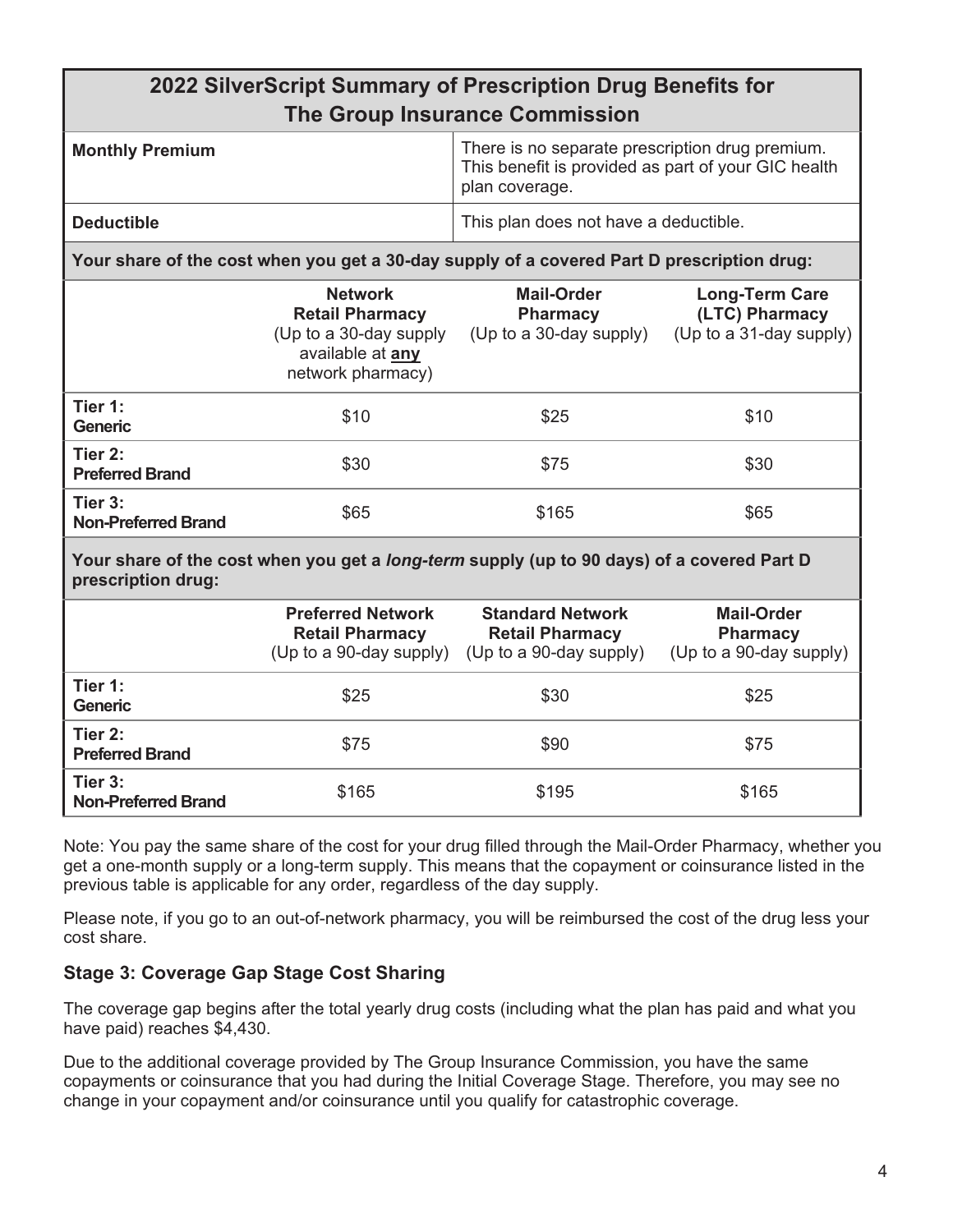| Your share of the cost when you get a 30-day supply of a covered Part D prescription drug:                              |                                                                                                                    |                                                                              |                                                                    |  |
|-------------------------------------------------------------------------------------------------------------------------|--------------------------------------------------------------------------------------------------------------------|------------------------------------------------------------------------------|--------------------------------------------------------------------|--|
|                                                                                                                         | <b>Network</b><br><b>Retail Pharmacy</b><br>(Up to a 30-day supply<br>available at <b>any</b> network<br>pharmacy) | <b>Mail-Order</b><br><b>Pharmacy</b><br>(Up to a 30-day supply)              | <b>Long-Term Care</b><br>(LTC) Pharmacy<br>(Up to a 31-day supply) |  |
| Tier 1:<br><b>Generic</b>                                                                                               | \$10                                                                                                               | \$25                                                                         | \$10                                                               |  |
| Tier 2:<br><b>Preferred Brand</b>                                                                                       | \$30                                                                                                               | \$75                                                                         | \$30                                                               |  |
| Tier 3:<br><b>Non-Preferred Brand</b>                                                                                   | \$65                                                                                                               | \$165                                                                        | \$65                                                               |  |
| Your share of the cost when you get a <i>long-term</i> supply (up to 90 days) of a covered Part D<br>prescription drug: |                                                                                                                    |                                                                              |                                                                    |  |
|                                                                                                                         | <b>Preferred Network</b><br><b>Retail Pharmacy</b><br>(Up to a 90-day supply)                                      | <b>Standard Network</b><br><b>Retail Pharmacy</b><br>(Up to a 90-day supply) | <b>Mail-Order</b><br><b>Pharmacy</b><br>(Up to a 90-day supply)    |  |
| Tier 1:<br><b>Generic</b>                                                                                               | \$25                                                                                                               | \$30                                                                         | \$25                                                               |  |
| Tier 2:<br><b>Preferred Brand</b>                                                                                       | \$75                                                                                                               | \$90                                                                         | \$75                                                               |  |
| Tier 3:<br><b>Non-Preferred Brand</b>                                                                                   | \$165                                                                                                              | \$195                                                                        | \$165                                                              |  |

#### **Stage 4: Catastrophic Coverage Stage Cost Sharing**

After your yearly out-of-pocket drug costs (including drugs purchased through your retail pharmacy and through mail order) reach \$7,050 you pay 5% of the cost for a covered drug but not greater than the cost share amounts listed in the Initial Coverage Stage section above.

#### **Who can join?**

To join SilverScript, you must be eligible for coverage provided by The Group Insurance Commission, be entitled to Medicare Part A and/or be enrolled in Medicare Part B, be a United States citizen or be lawfully present in the United States and live in our service area. SilverScript is available in the United States and its territories.

#### **Which drugs are covered?**

To find out if your drug is on the formulary (list of Part D prescription drugs) or about any restrictions, call Customer Care (phone numbers are printed on the back cover of this booklet). You may also request a copy of the complete plan formulary.

**Please note:** The Group Insurance Commission provides additional coverage that may cover prescription drugs not included in your Medicare Part D benefit, such as:

- Prescription drugs for anorexia, weight loss, or weight gain
- Prescription drugs for the symptomatic relief of cough or cold
- Prescription vitamins and mineral products not covered by Part D
- Prescription drugs for treatment of sexual or erectile dysfunction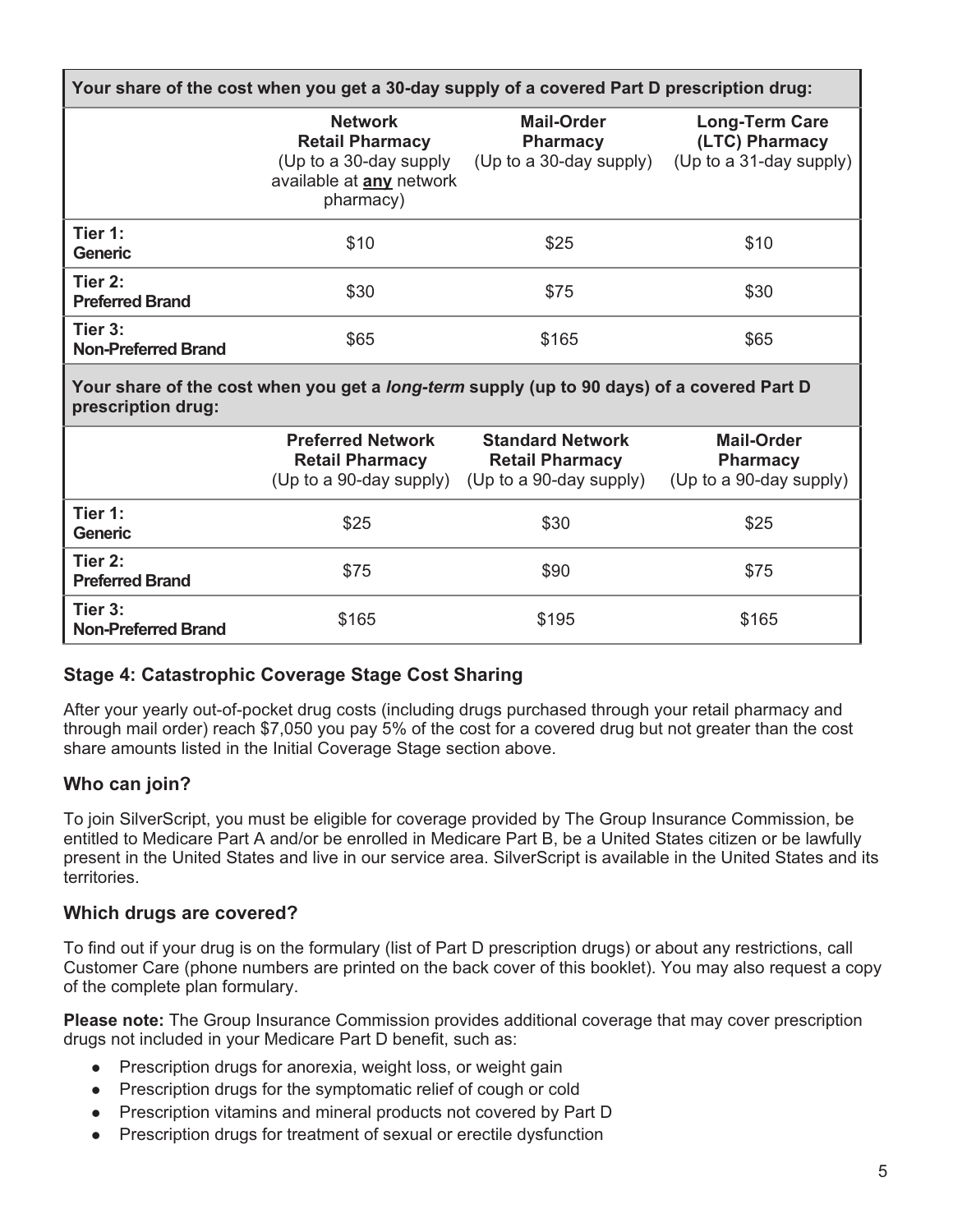- Certain diabetic drugs and supplies not covered by Part D
- Prescription drugs for tobacco cessation
- Part B products, such as oral chemotherapy agents

For more information about your share of the cost or which prescription drugs may or may not be covered, please call Customer Care (phone numbers are printed on the back cover of this booklet). The SilverScript formularies do not include any drugs that may be available to you through the additional coverage provided by The Group Insurance Commission.

#### **How will I determine my drug costs?**

SilverScript groups each medication into one of three tiers. Use your formulary to find out the tier your drug is on to determine how much it will cost you. The amount you pay depends on the drug's tier and whether you are in the Deductible (if any), Initial Coverage, Coverage Gap, or Catastrophic Coverage Stage. As you move from stage to stage, the amount you and the plan pay for your drugs may change. If the actual cost of a drug is less than the normal copayment or coinsurance for that drug, you will pay the actual cost, not the higher copayment or coinsurance.

#### **Which pharmacies can I use?**

More than 66,000 pharmacies nationwide make up the pharmacy network. These include retail, mail-order, long-term care and home infusion pharmacies. To find a network pharmacy near your home or where you are traveling in the United States or its territories, call Customer Care (phone numbers are printed on the back cover of this booklet).

You generally must use a network pharmacy in order to receive full benefit coverage on your prescriptions. You may get drugs from an out-of-network pharmacy in an emergency, but you may have to pay the full cost (rather than your normal share of the cost) at the time you fill your prescription. If you use an out-of-network pharmacy, we will reimburse you your total cost minus your copay amount for the drug. You must submit a paper claim in order to be reimbursed.

If you need to get your prescription filled while you are traveling outside the country, contact Customer Care **before** you leave the U.S. You can request a vacation override for up to a 90-day supply of your medication. If you are traveling outside of the country and have an emergency drug expense, submit your itemized receipt with the completed SilverScript claim form to the GIC at P.O. Box 556, Randolph, MA 02368.

Please note: Veterans Affairs (VA) pharmacies are not permitted to be included in Medicare Part D pharmacy networks. The federal government does not allow you to receive benefits from more than one government program at the same time.

If you are eligible for VA benefits, you may still use VA pharmacies under your VA benefits. However, the cost of those medications and what you pay out-of-pocket will not count toward your Medicare out-of-pocket costs or Medicare total drug costs. Each time you get a prescription filled, you can compare your GIC benefit through SilverScript to your VA benefit to determine the best option for you.

#### **Through the additional coverage provided by the GIC, you may be able to save on your maintenance prescription drugs by changing your 30-day supply to a 90-day supply at any CVS Pharmacy® , Longs Drugs (operated by CVS Pharmacy), or Navarro Discount Pharmacy location. These pharmacies are called "preferred network retail pharmacies."**

If you're currently taking any long-term prescription drugs, you can continue to fill your 30-day supplies. However, you may save by changing your 30-day supply to a lower-cost 90-day supply. Filling one 90-day supply may cost you less than three 30-day supplies of the same prescription drug.

#### **You can choose from two 90-day supply options for the same low price.**

**Option 1:** Refill at any CVS Pharmacy, Longs Drugs (operated by CVS Pharmacy), or Navarro Discount Pharmacy location, and pick up your prescription drugs at your convenience.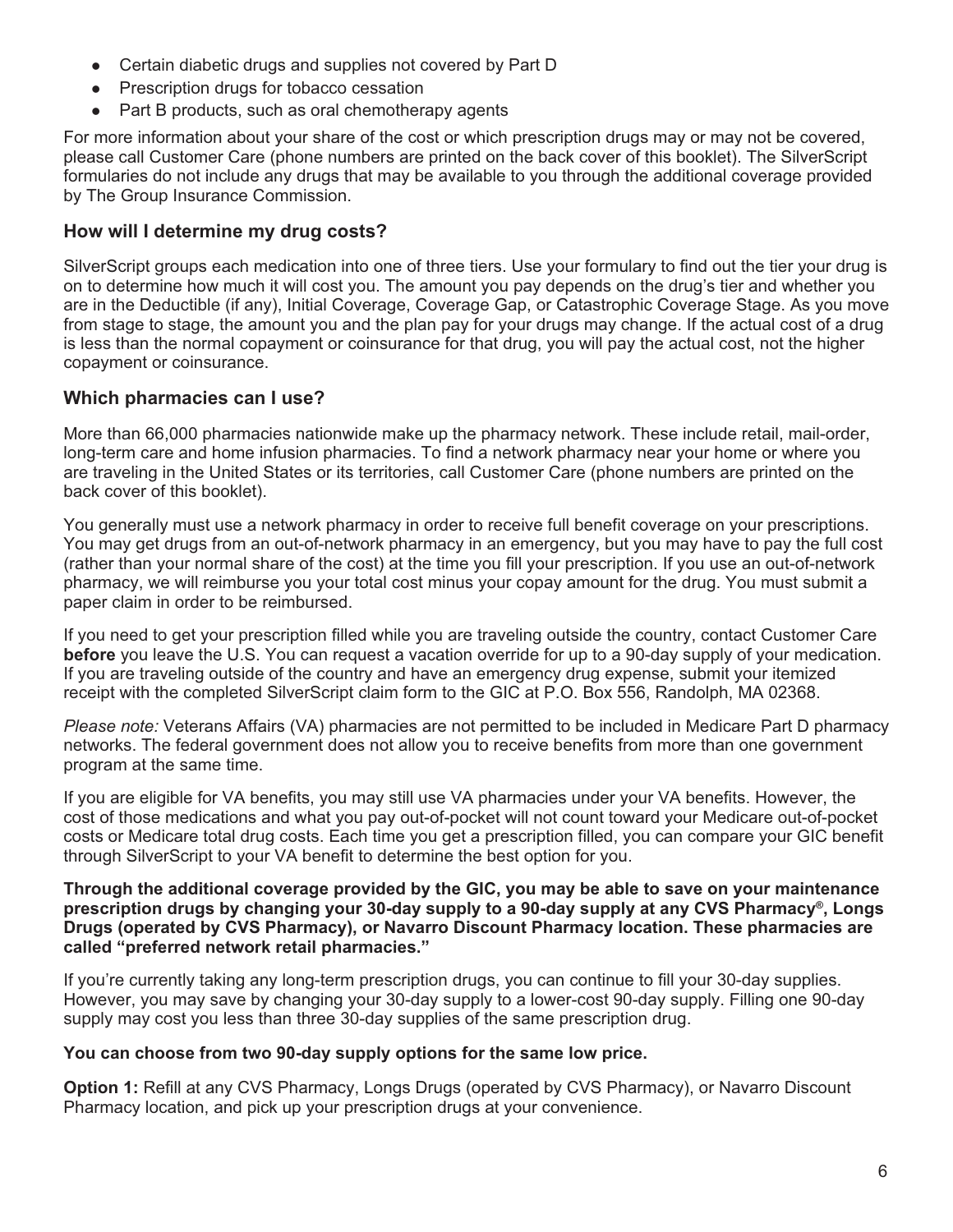**Option 2:** Refill with CVS Caremark Mail Service Pharmacy and have a 90-day supply of your long-term prescription drugs shipped to your home.

For questions about maintenance drugs with additional coverage provided by the GIC, including the cost to fill these drugs, please contact Customer Care (phone numbers are printed on the back cover of this booklet).

Please note: After the mail-order pharmacy receives an order, it typically takes up to 10 days for you to receive your prescription drug. You have the option to sign up for automated mail-order delivery.

This booklet provides a summary of what SilverScript covers and what you will pay. To get a complete list of our benefits, please call Customer Care (phone numbers are printed on the back cover of this booklet) and ask for the Evidence of Coverage.

If you want to know more about the coverage and costs of Original Medicare, look in your current Medicare & You handbook. View it online at www.medicare.gov or get a copy by calling 1-800-MEDICARE (1-800-633-4227), 24 hours a day, 7 days a week. TTY users should call 1-877-486-2048.

The formulary and/or pharmacy network may change at any time. You will receive notice when necessary.

SilverScript's pharmacy network includes limited lower-cost, preferred pharmacies in Alaska; suburban and rural areas of Idaho, Puerto Rico, Washington, and Wyoming; and rural areas of Arkansas, Colorado, Iowa, Kansas, Kentucky, Maine, Michigan, Minnesota, Mississippi, Missouri, Montana, Nebraska, New Mexico, North Dakota, Oklahoma, Oregon, and Wisconsin. The lower costs advertised in our plan materials for these pharmacies may not be available at the pharmacy you use. For up-to-date information about our network pharmacies, including whether there are any lower-cost preferred pharmacies in your area, please call Customer Care at 1-877-876-7214 (TTY: 711), 24 hours a day, 7 days a week, or consult the online pharmacy directory at GIC.Silverscript.com.

Members who get "Extra Help" are not required to fill prescriptions at preferred network pharmacies in order to get Low Income Subsidy (LIS) copays.

The typical number of business days after the mail-order pharmacy receives an order to receive your shipment is up to 10 days. Enrollees have the option to sign up for automated mail-order delivery.

SilverScript Employer PDP is a Prescription Drug Plan. This plan is offered by SilverScript Insurance Company, which has a Medicare contract. Enrollment depends on contract renewal.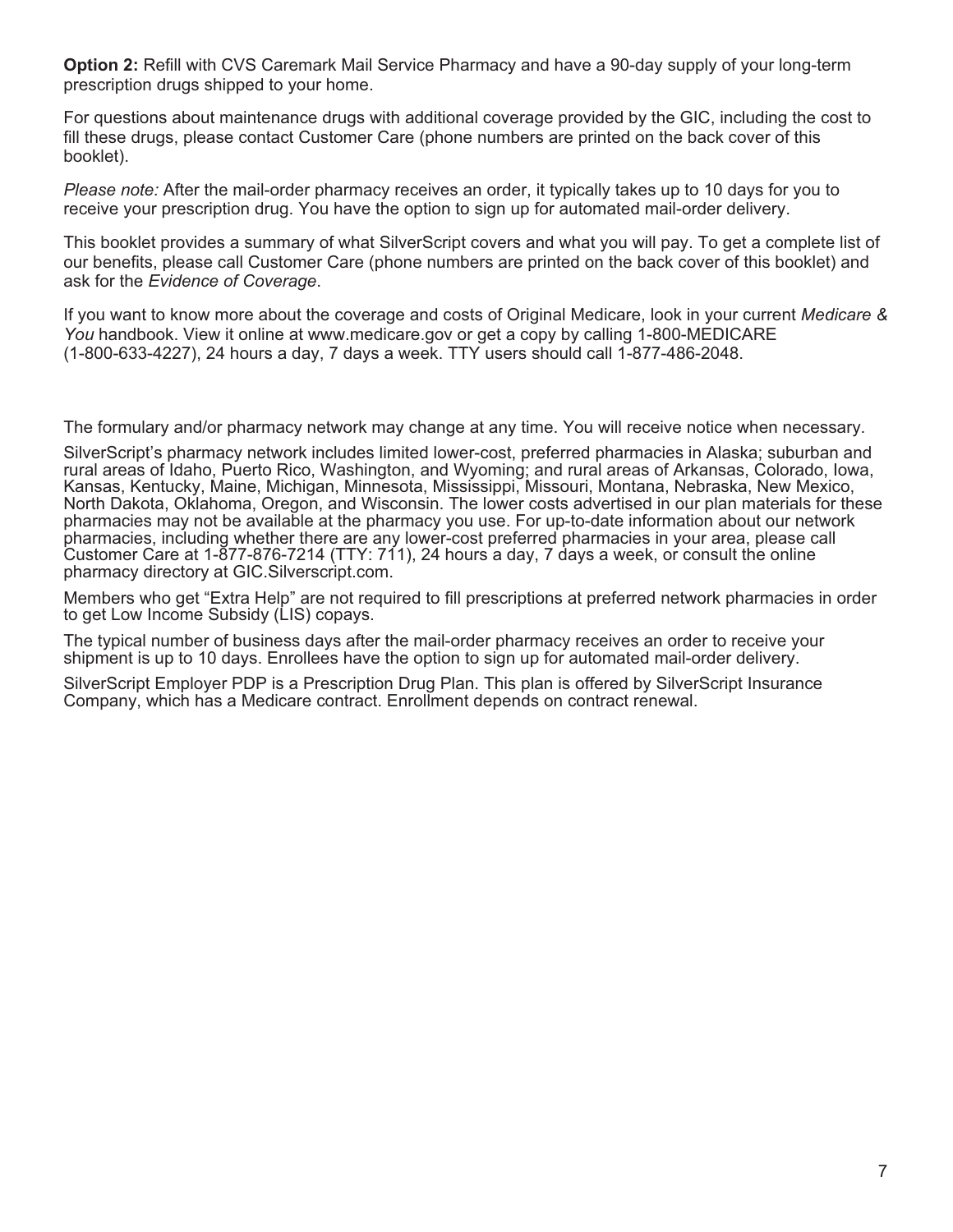# **IMPORTANT INFORMATION:**<br> **2022 Medicare Star Ratings**



### SILVERSCRIPT INSURANCE COMPANY (S5601)

**For 2022, SILVERSCRIPT INSURANCE COMPANY (S5601) received the following Star Ratings from Medicare:**

**Overall Star Rating: ★★★★☆** 

**Health Services Rating:** Not Offered

**Drug Services Rating:** ★★★★☆

\*Some plans do not have enough data to rate performance.

**Every year, Medicare evaluates plans based on a 5-star rating system.**

#### **Why Star Ratings Are Important**

Medicare rates plans on their health and drug services.

This lets you easily compare plans based on quality and performance.

Star Ratings are based on factors that include:

Feedback from members about the plan's service and care

The number of members who left or stayed with the plan

The number of complaints Medicare got about the plan Data from doctors and hospitals that work with the plan

More stars mean a better plan – for example, members may get better care and better, faster customer service.

#### **The number of stars shows how well our plan performs.**

**SilverScript** 

| *****                                  | <b>EXCELLENT</b>     |
|----------------------------------------|----------------------|
| ★★★★☆                                  | <b>ABOVE AVERAGE</b> |
| ★★★☆☆                                  | <b>AVERAGE</b>       |
| $\bigstar\bigstar\downarrow\downarrow$ | <b>BELOW AVERAGE</b> |
| $\bigstar$ x x x x x                   | <b>POOR</b>          |

#### **Get More Information on Star Ratings Online**

Compare Star Ratings for this and other plans online at **medicare.gov/plan-compare**.

#### **Questions about this plan?**

Contact SILVERSCRIPT INSURANCE COMPANY 7 days a week from October 1 – March 31, 7 a.m. to 11 p.m., CST, or 5 days a week (M-F) from April 1 – September 30, 7 a.m. to 11 p.m., CST, at 1-833-526-2445 (toll-free) or 711 (TTY).

Current members please call 24 Hours a day Local time, 7 days a week, 1-866-235-5660 (toll-free) or 711 (TTY).

SilverScript Employer PDP is a Prescription Drug Plan. This plan is offered by SilverScript Insurance Company, which has a Medicare contract. Enrollment depends on contract renewal.